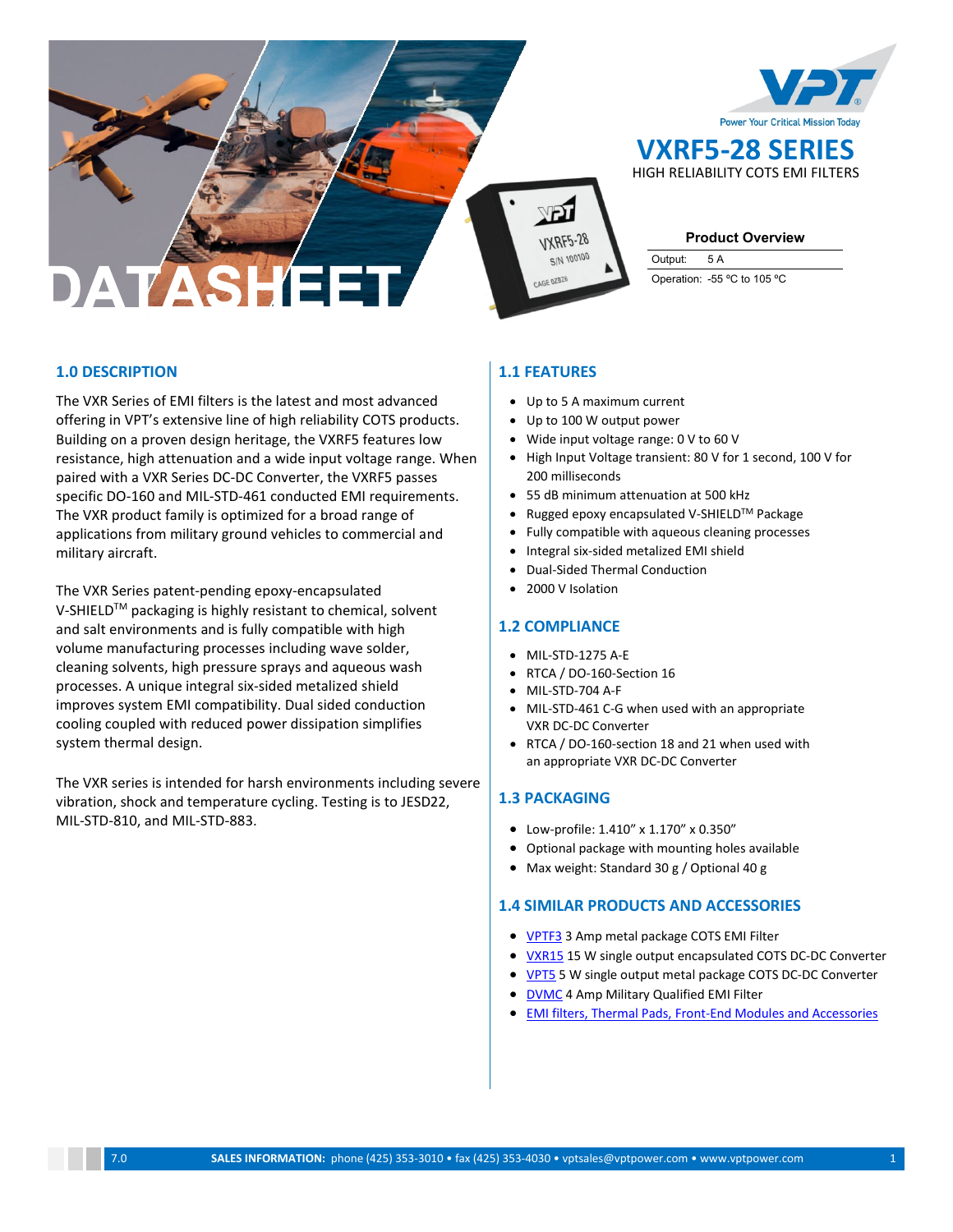

## **2.0 DESCRIPTION**

## **2.1 BLOCK DIAGRAM**



# **2.2 CONNECTION DIAGRAM**

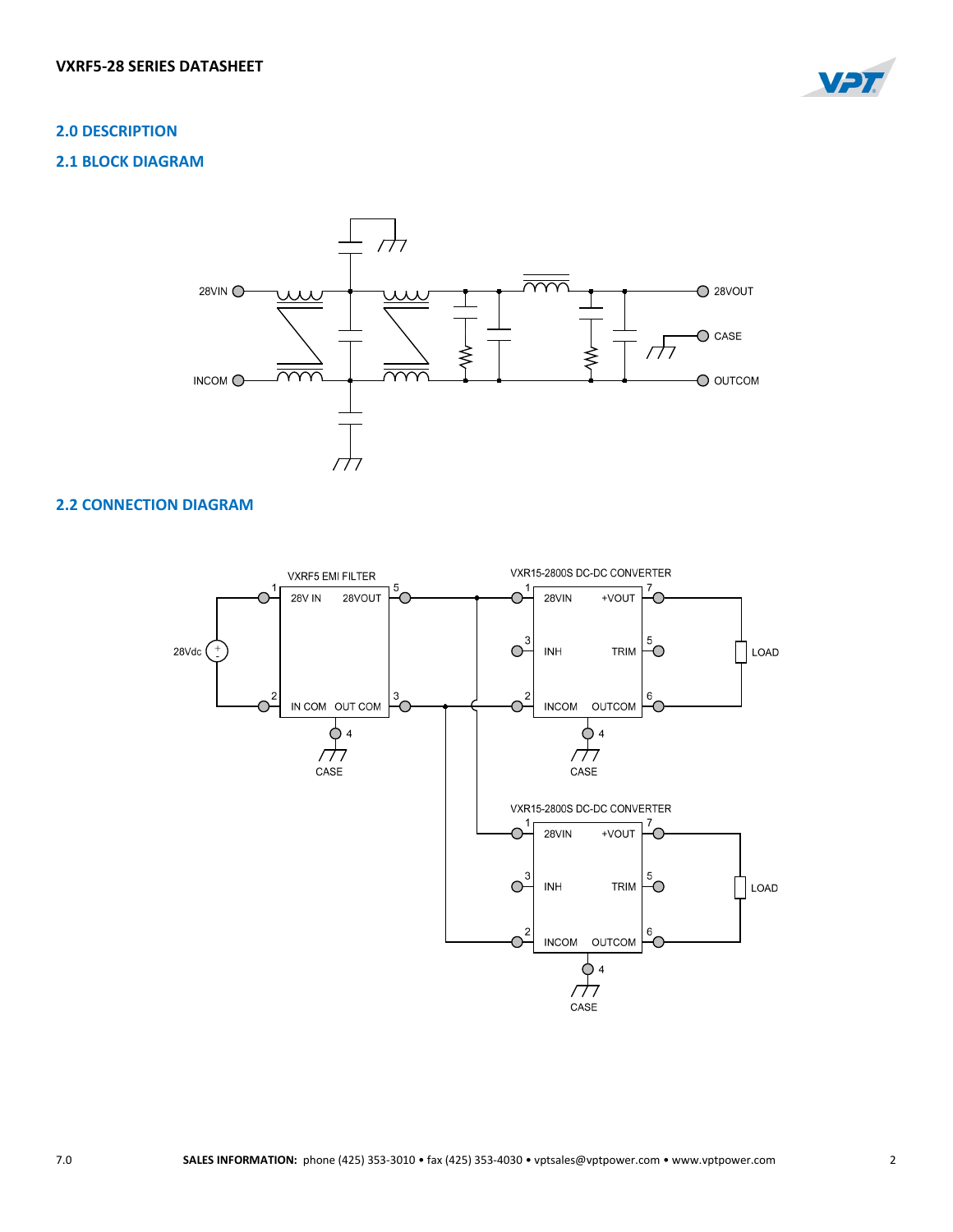

# **3.0 SPECIFICATIONS**

## **3.1 ABSOLUTE MAXIMUM RATINGS**

| <b>Absolute Maximum Ratings</b>      |       |                                       |                    |
|--------------------------------------|-------|---------------------------------------|--------------------|
| Input Voltage (Continuous):          | 60 V  | Operating Temperature (Full Load):    | -55 °C to + 105 °C |
| Input Voltage (Transient, 1 second): | 80 V  | Storage Temperature:                  | -55 °C to + 125 °C |
| Input Voltage (Transient, 200 ms):   | 100 V | Lead Solder Temperature (10 seconds): | 300 °C             |

# **3.2 PERFORMANCE SPECIFICATIONS**

Tcase = -55 °C to +105 °C, Vin = +28 V  $\pm$  5%, Full Load, Unless Otherwise Specified

|                                |                                     | <b>VXRF5-28</b> |                                 |                          |              |
|--------------------------------|-------------------------------------|-----------------|---------------------------------|--------------------------|--------------|
| <b>Parameter</b>               | <b>Conditions</b>                   | Min             | Typ                             | Max                      | <b>Units</b> |
| <b>INPUT</b>                   |                                     |                 |                                 |                          |              |
| Voltage                        | Continuous                          | $\mathbf 0$     | 28                              | 60                       | V            |
|                                | Transient $^2$ , 1 sec              | ٠               | $\overline{\phantom{a}}$        | 80                       | V            |
|                                | Transient $^2$ , 200 ms             |                 | ٠                               | 100                      | $\vee$       |
| <b>OUTPUT STATIC</b>           |                                     |                 |                                 |                          |              |
| Voltage                        |                                     |                 | Vout = $Vin - (lin \times RDC)$ |                          | V            |
| Current <sup>1</sup>           |                                     | $\mathbf 0$     |                                 | 5                        | A            |
| Power <sup>1</sup>             |                                     | $\mathbf 0$     | ٠                               | 100                      | W            |
| <b>GENERAL</b>                 |                                     |                 |                                 |                          |              |
| DC Resistance                  |                                     | ٠               | 110                             | 200                      | $m\Omega$    |
| Power Dissipation <sup>2</sup> |                                     |                 | $\overline{\phantom{a}}$        | 5.0                      | W            |
| Noise Rejection                | $f = 500$ kHz                       | 55              | 65                              | $\blacksquare$           | dB           |
| Capacitance                    | Any pin to case                     | 20              | $\overline{\phantom{a}}$        | 33                       | nF           |
| Isolation                      | Any pin to case, 2000 VDC           | 100             | ٠                               | $\blacksquare$           | MΩ           |
| Weight                         | Standard Package / Optional Package |                 | ٠                               | 30/40                    | g            |
| MTBF (MIL-HDBK-217F)           | GM @ Tcase= 55 °C                   |                 | 2.61                            | $\overline{\phantom{a}}$ | <b>MHr</b>   |

1. Derate linearly to 0 at 115 °C.

2. Verified by initial electrical design verification. Post design verification, parameter shall be guaranteed to the limits specified.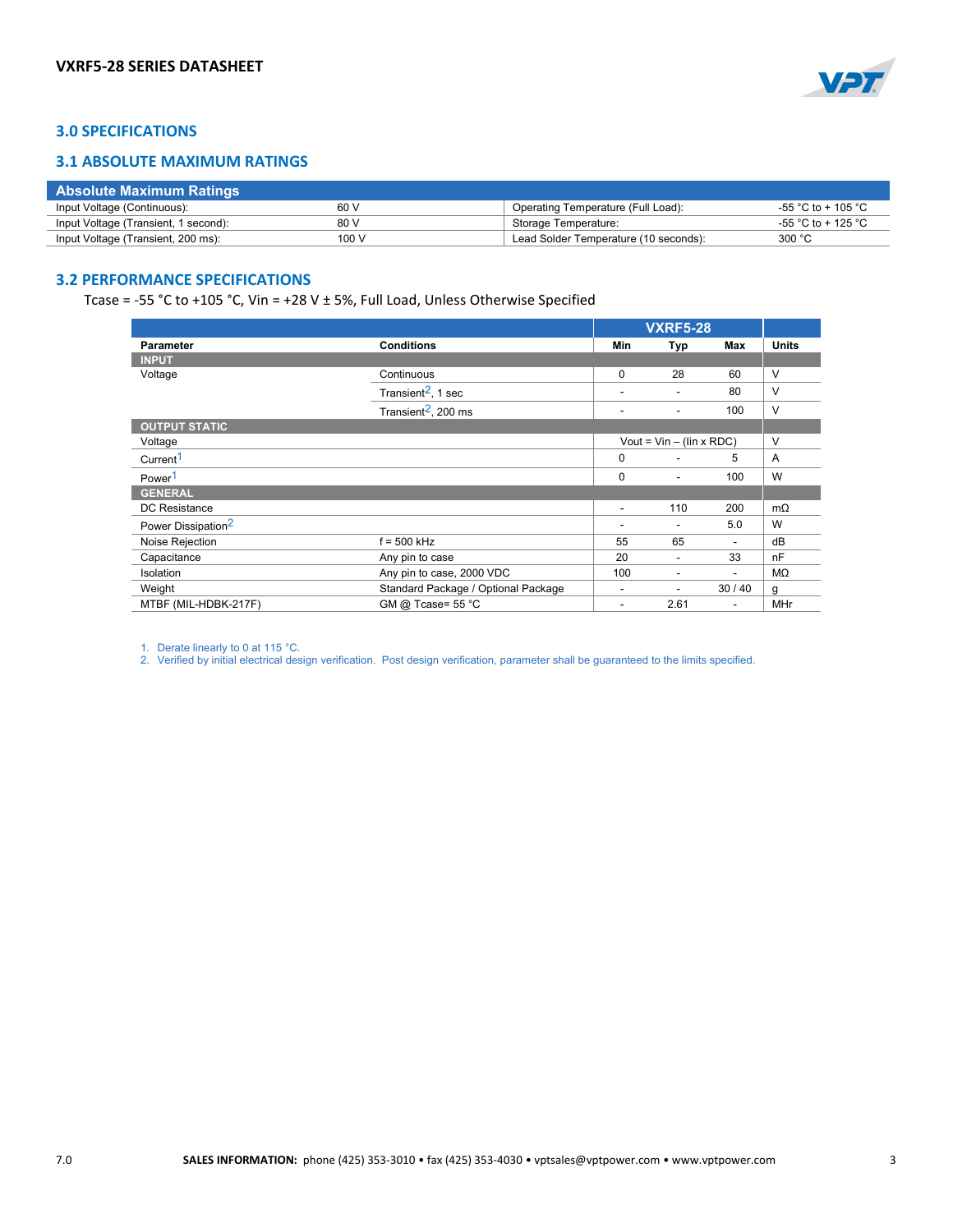

## **4.0 PERFORMANCE CURVES**





## **4.1.3 Two VXR15-2800S without EMI Filter 4.1.4 Two VXR15-2800S with EMI Filter**







### 100





### **4.1.5 Two VXR15-2800S without EMI Filter 4.1.6 Two VXR15-2800S with EMI Filter**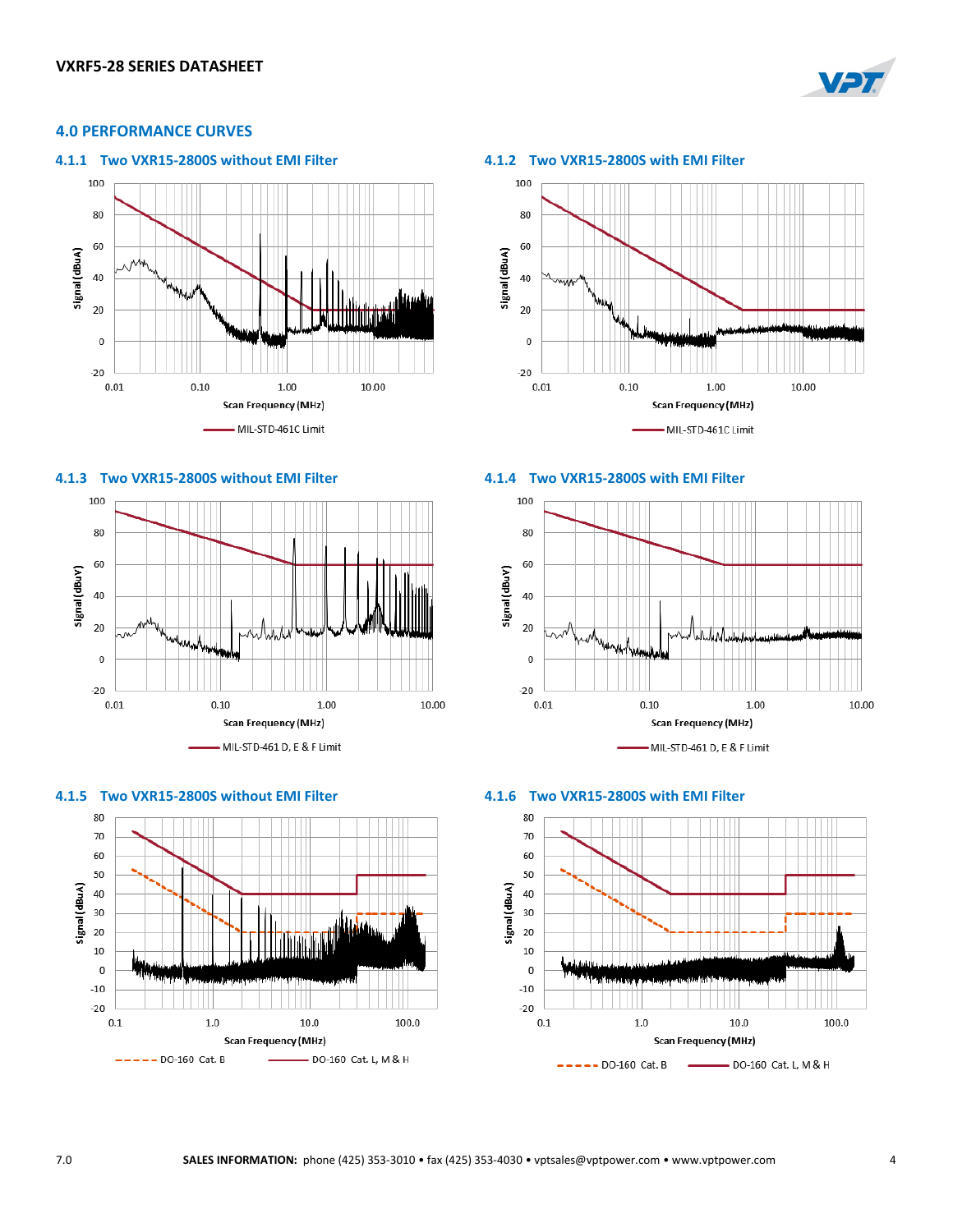

# **5.0 MECHANICAL OUTLINES AND PINOUT**

## **Standard Package:**



1. Tolerances are ±0.005" unless otherwise stated

2. Case temperature is measured on the center of the baseplate surface

3. Materials: Body (Epoxy with integral metalized EMI shield); Pin (Tellurim Copper, alloy 145, gold over nickel plating)

|   | <b>Pin Function</b> | <b>Pin</b> Function |  |
|---|---------------------|---------------------|--|
|   | 1 28VIN             | 4 CASE              |  |
|   | 2 INCOM             | 5 28VOUT            |  |
| 3 | OUTCOM              |                     |  |
|   |                     |                     |  |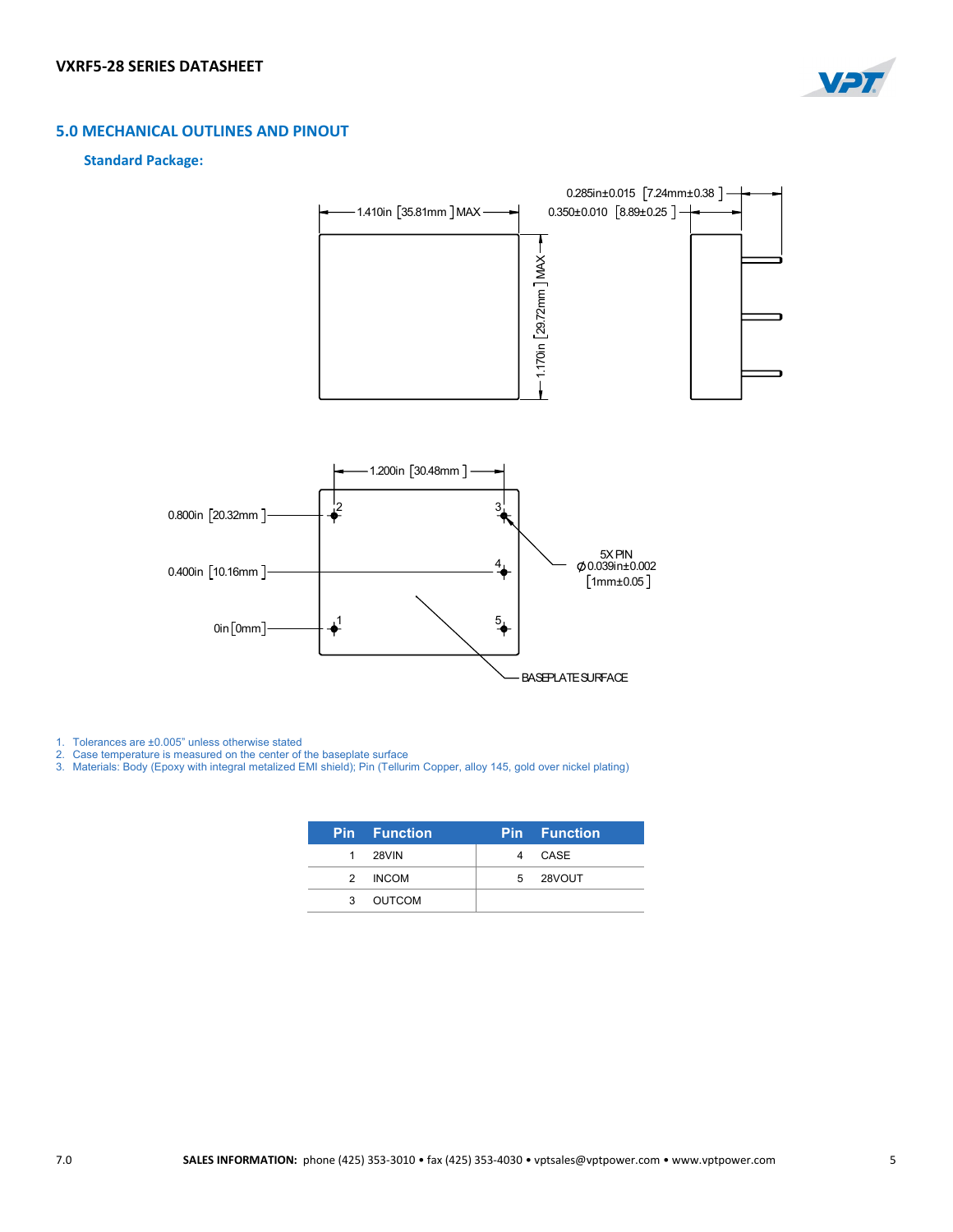

# **5.0 MECHANICAL OUTLINES AND PINOUT (CONTINUED)**

### **Optional Package with Mounting Holes:**



1. Tolerances are ±0.005" unless otherwise stated

2. Case temperature is measured on the center of the baseplate surface

3. Mounting holes are not threaded. Recommended fastener is 4-40

4. Materials: Body (Epoxy with integral metalized EMI shield); Pin (Tellurim Copper, alloy 145, gold over nickel plating)

|               | Pin Function | <b>Pin Function</b> |
|---------------|--------------|---------------------|
|               | 1 28VIN      | 4 CASE              |
| $\mathcal{P}$ | <b>INCOM</b> | 5 28VOUT            |
|               | 3 OUTCOM     |                     |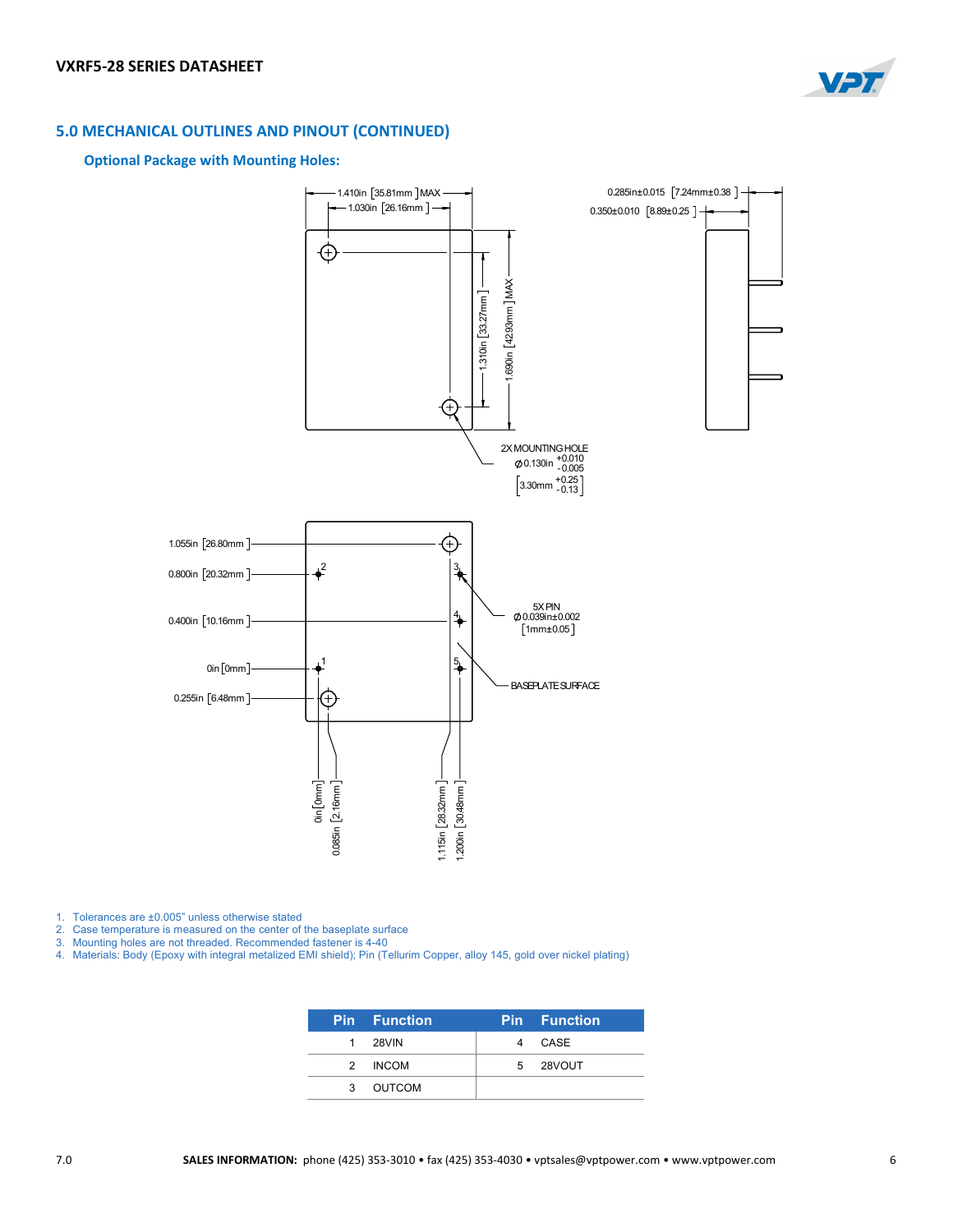

## **6.0 COMPLIANCE**

When used with compatible VXR or VPT series converters.

| <b>Specification</b>    | <b>Compliance</b>                              |  |
|-------------------------|------------------------------------------------|--|
| MIL-STD-461 C-F         | CE <sub>03</sub>                               |  |
|                         | CE102                                          |  |
|                         | CS <sub>101</sub>                              |  |
| MIL-STD-704 A-F         | Input voltage                                  |  |
|                         | Distortion spectrum                            |  |
|                         | Voltage spikes <sup>1</sup>                    |  |
| <b>MIL-STD-1275 A-D</b> | Input voltage, including starting disturbances |  |
|                         | Ripple <sup>2</sup>                            |  |
|                         | Voltage spikes <sup>3</sup>                    |  |
| DO-160 E-G, Section 16  | Steady state voltage                           |  |
|                         | Ripple voltage                                 |  |
|                         | Abnormal surge voltage                         |  |
| DO-160 E-G, Section 18  | Categories B, R, K and $Z^4$                   |  |
| DO-160 E-G, Section 21  | Conducted RF emissions                         |  |

1. Source impedance is 50 Ohms

2. Injected current limited to 1 Arms per SAEJ1113-2

3. Energy limited to 15 mJ or less

 $\frac{3}{4}$ . Baseplate temperature limited to Table 4-1 Operating high temperature

# **7.0 ENVIRONMENTAL SCREENING**

| Test                       | <b>Condition</b>                                                                        |
|----------------------------|-----------------------------------------------------------------------------------------|
| Internal Visual            | IPC-A-610, Class 3                                                                      |
| <b>Temperature Cycling</b> | MIL-STD-883, Method 1010, Condition B, -55 $^{\circ}$ C to +125 $^{\circ}$ C, 10 Cycles |
| <b>Burn In</b>             | 96 hours at $+105$ °C                                                                   |
| <b>Final Electrical</b>    | 100% at 25 °C                                                                           |
| <b>External Visual</b>     | Internal Procedure                                                                      |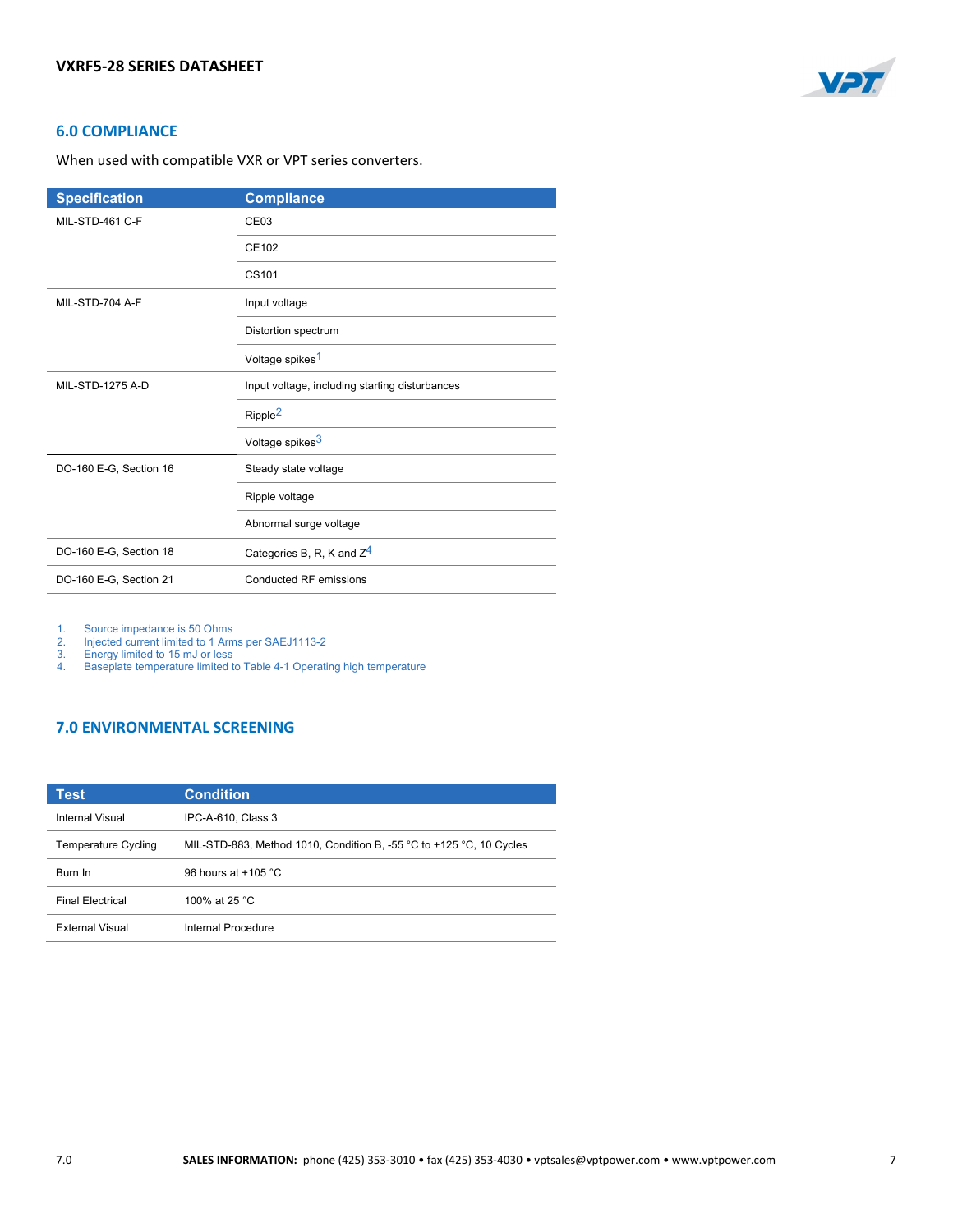

# **8.0 ORDERING INFORMATION**

| VXRF5- | 28             | м |
|--------|----------------|---|
|        | $\mathfrak{p}$ | 3 |

| (1)<br><b>Product</b><br><b>Series</b> | (2)<br><b>Nominal Input</b><br><b>Voltage</b> |        | (3)<br><b>Package Option</b>         |
|----------------------------------------|-----------------------------------------------|--------|--------------------------------------|
| VXRF5-                                 | 28 Volts                                      | (None) | <b>Standard Package Option</b>       |
|                                        | 28                                            | М      | Optional Package with Mounting Holes |

Please contact your sales representative or the VPT Inc. Sales Department for more information concerning additional environmental screening and testing, different input voltage, output voltage, power requirements, and source inspection.

## **9.0 CONTACT INFORMATION**

To request a quotation or place orders please contact your sales representative or the VPT, Inc. Sales Department at:

| <b>Phone:</b> | (425) 353-3010        |
|---------------|-----------------------|
| Fax:          | (425) 353-4030        |
| E-mail:       | vptsales@vptpower.com |

All information contained in this datasheet is believed to be accurate, however, no responsibility is assumed for possible errors or omissions. The products or specifications contained herein are subject to change without notice. VPT, its logo and tagline are registered trademarks in the U.S. Patent and Trademark Office.